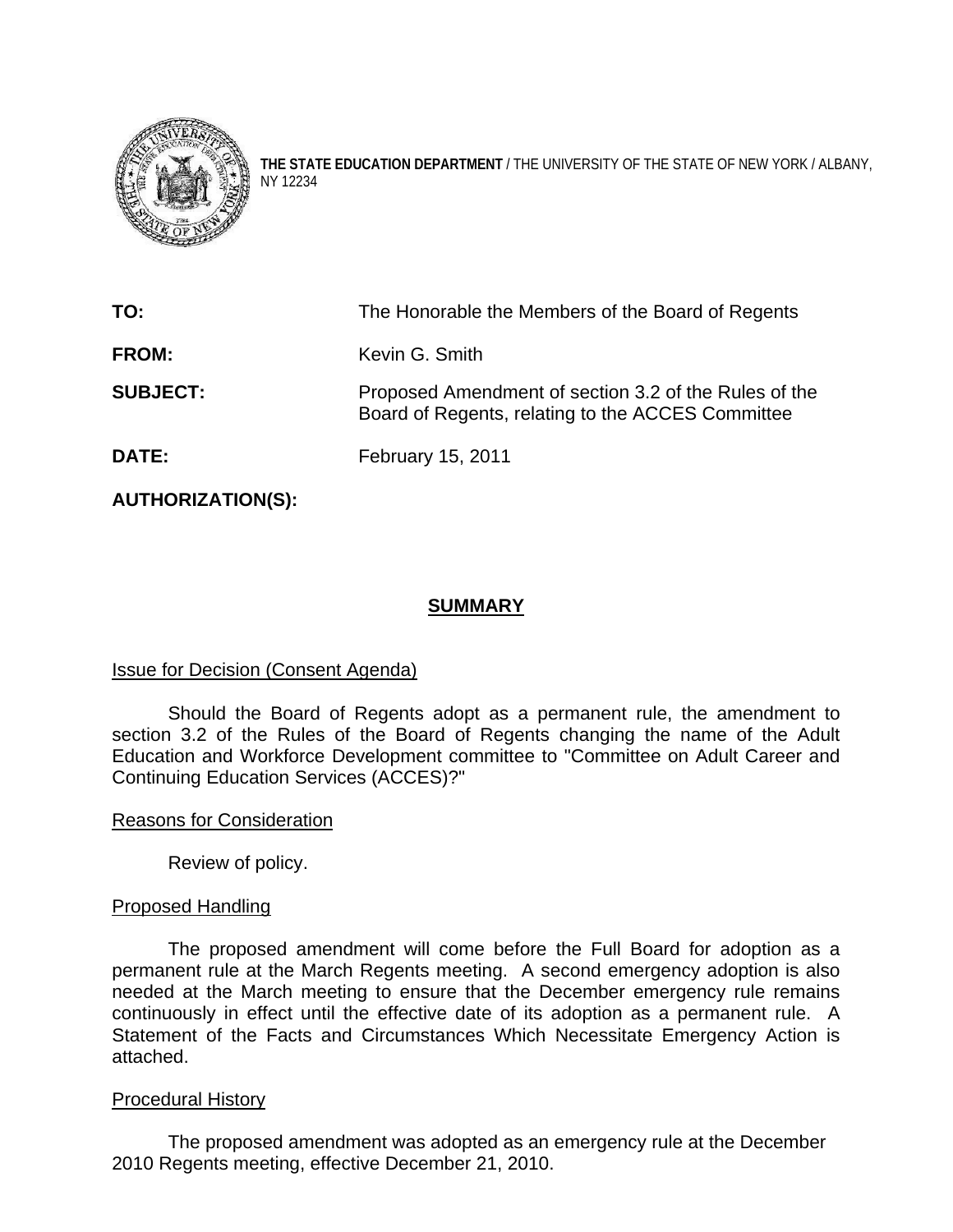### Background Information

 The Office of Adult Education and Workforce Development was established under a recent reorganization of the State Education Department that consolidated responsibility for adult education, workforce development, vocational rehabilitation and proprietary school supervision with the Office of Adult Education and Workforce Development, and transferred responsibility for special education to the Office of P-12 Education.

 The Office of Adult Education and Workforce Development has changed its name to the Office of Adult Career and Continuing Education Services (ACCES). The proposed amendment is needed to make a conforming change in the name of the Regents standing committee from Committee on Adult Education and Workforce Development to "Committee on Adult Career and Continuing Education Services (ACCES)."

A Notice of Proposed Rule Making concerning the proposed amendment was published in the State Register on December 22, 2010. Supporting materials are available upon request from the Secretary to the Board of Regents.

#### Recommendation

It is recommended that the Board of Regents take the following action:

VOTED: That subdivision (a) and paragraph (6) of subdivision (d) of section 3.2 of the Rules of the Board of Regents be amended, as submitted, effective March 30, 2011, and it is further

 VOTED: That subdivision (a) and paragraph (6) of subdivision (d) of section 3.2 of the Rules of the Board of Regents be amended, as submitted, effective March 22, 2011, as an emergency rule upon a finding of the Board of Regents that such action is necessary for the preservation of the general welfare in order to ensure that the emergency rule adopted at the December 2010 Regents meeting remains continuously in effect until the effective date of its adoption as a permanent rule.

#### Timetable for Implementation

 The proposed amendment was adopted as an emergency rule at the December 2010 Regents meeting, effective December 21, 2010, and will expire on March 21, 2011. If adopted at the March Regents meeting, the second emergency rule will become effective on March 22, 2011 and the permanent rule will become effective on March 30, 2011.

## Attachment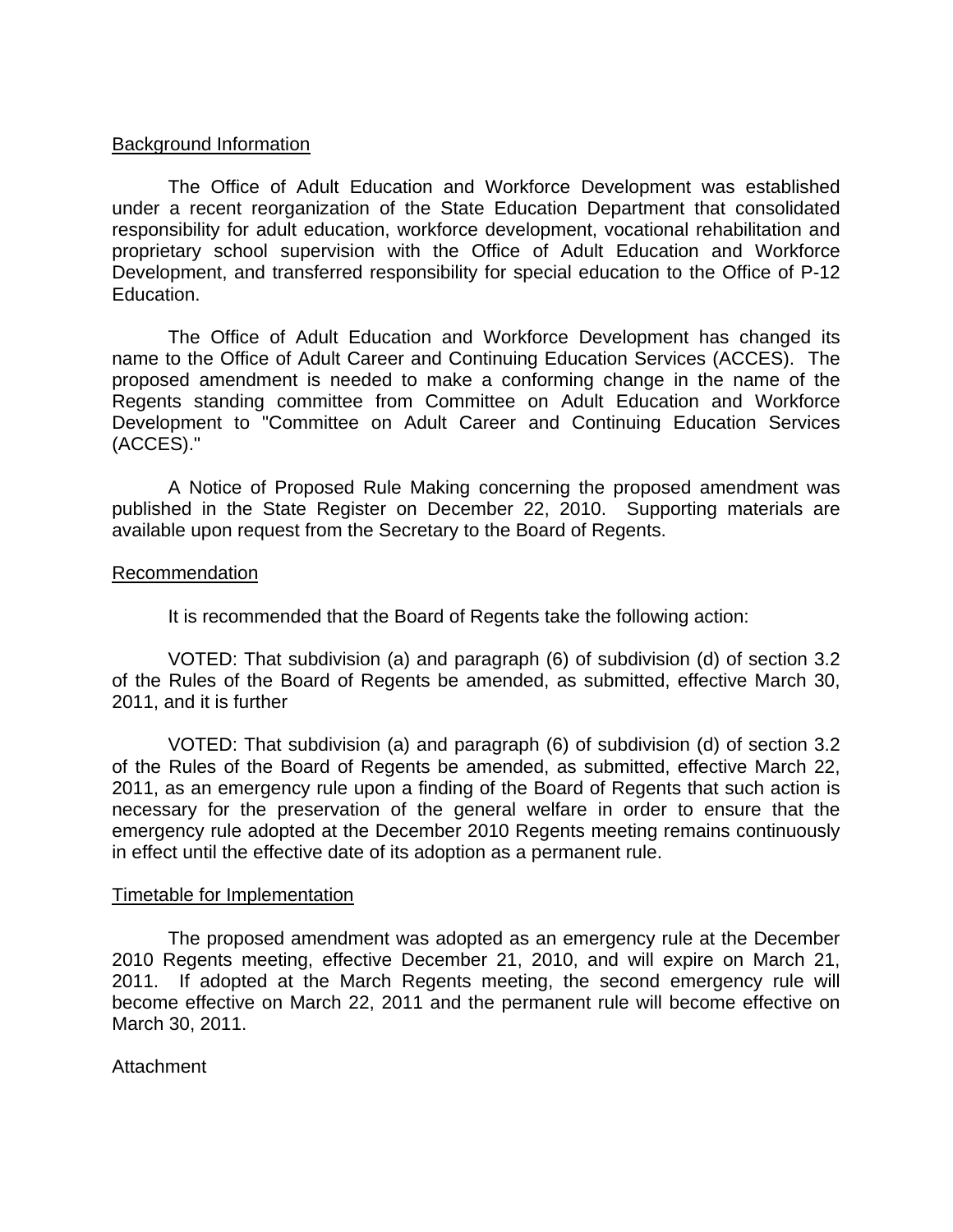# PROPOSED AMENDMENT OF SECTION 3.2 OF THE RULES OF THE BOARD OF REGENTS PURSUANT TO EDUCATION LAW SECTION 207, RELATING TO STANDING COMMITTEES OF THE BOARD OF REGENTS STATEMENT OF FACTS AND CIRCUMSTANCES WHICH NECESSITATE EMERGENCY ACTION

 Pursuant to 8 NYCRR section 3.2, the Board of Regents has established several standing committees to assist the Board to effectively meet its responsibilities to govern the University of the State of New York, determine the educational policies of the State and oversee the State Education Department. The names of standing committees generally reflect the name of the respective office within the State Education Department whose educational functions are overseen by a particular committee. For example, the Adult Education and Workforce Development committee is responsible for overseeing the functions of the Office of Adult Education and Workforce Development.

 The Office of Adult Education and Workforce Development was established under a recent reorganization of the State Education Department that consolidated responsibility for adult education, workforce development, vocational rehabilitation and proprietary school supervision with the new Adult Education and Workforce Development committee, and transferred responsibility for special education to a new Office of P-12 Education.

 The Office of Adult Education and Workforce Development has changed its name to the Office of Adult Career and Continuing Education Services (ACCES). The proposed amendment is needed to make a conforming change in the name of the Regents standing committee from Committee on Adult Education and Workforce Development to "Committee on Adult Career and Continuing Education Services (ACCES)."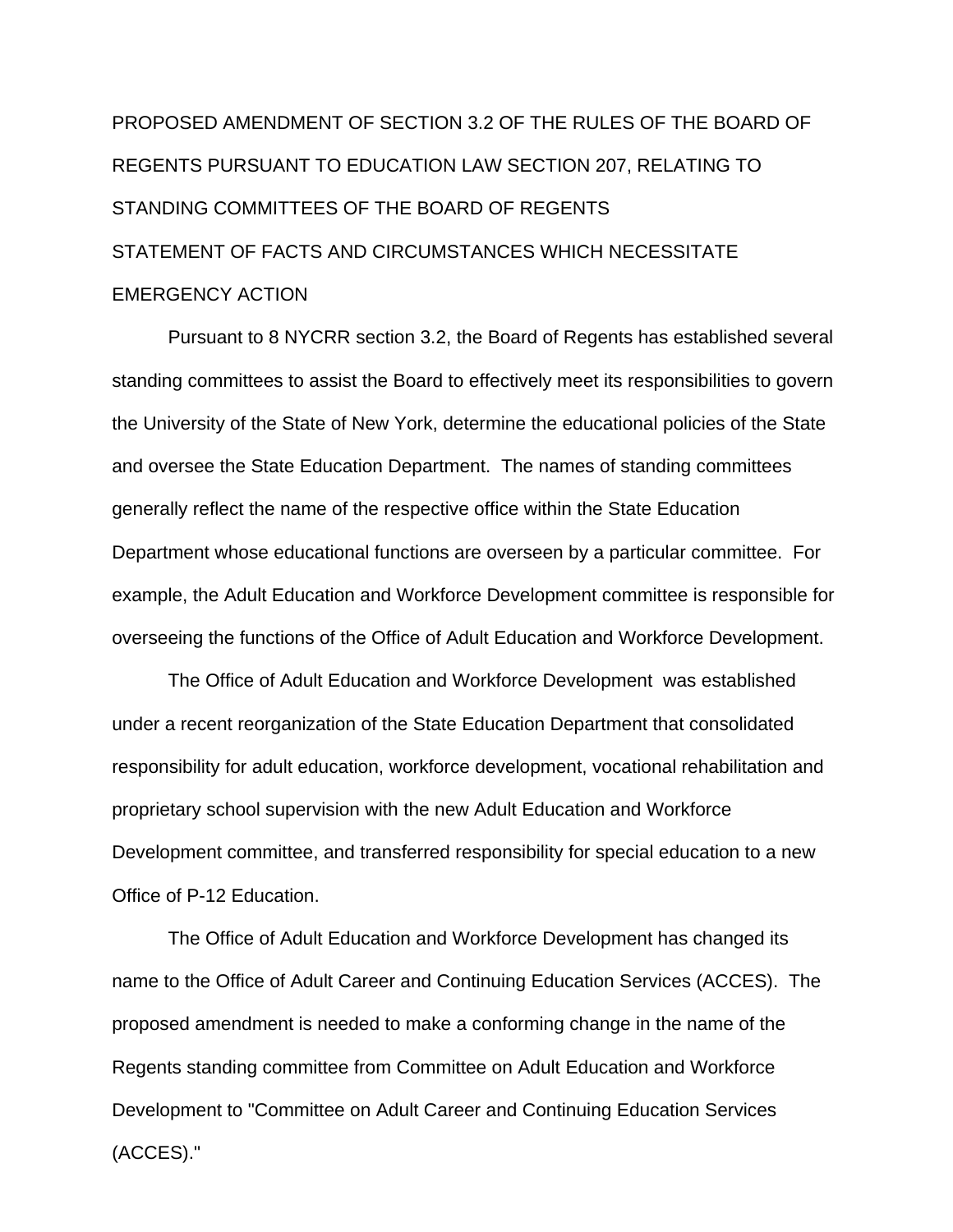The proposed amendment was adopted as an emergency action at the December 13-14, 2010 Regents meeting. A Notice of Proposed Rule Making was published in the State Register on December 22, 2010.

 The proposed amendment has now been adopted as a permanent rule at the March 7-8, 2011 Regents meeting. Pursuant to the State Administrative Procedure Act, the earliest the permanent rule may become effective is after its publication in the State Register on March 30, 2011. Since the December 2010 emergency adoption will expire on March 21, 2011, 90 days after its filing with the Department of State on December 21, 2010, there would be a lapse in the rule's effectiveness. Another emergency adoption is necessary for the preservation of the general welfare to ensure that the emergency rule adopted at the December 2010 Regents meeting remains continuously in effect until the effective date of its adoption as a permanent rule.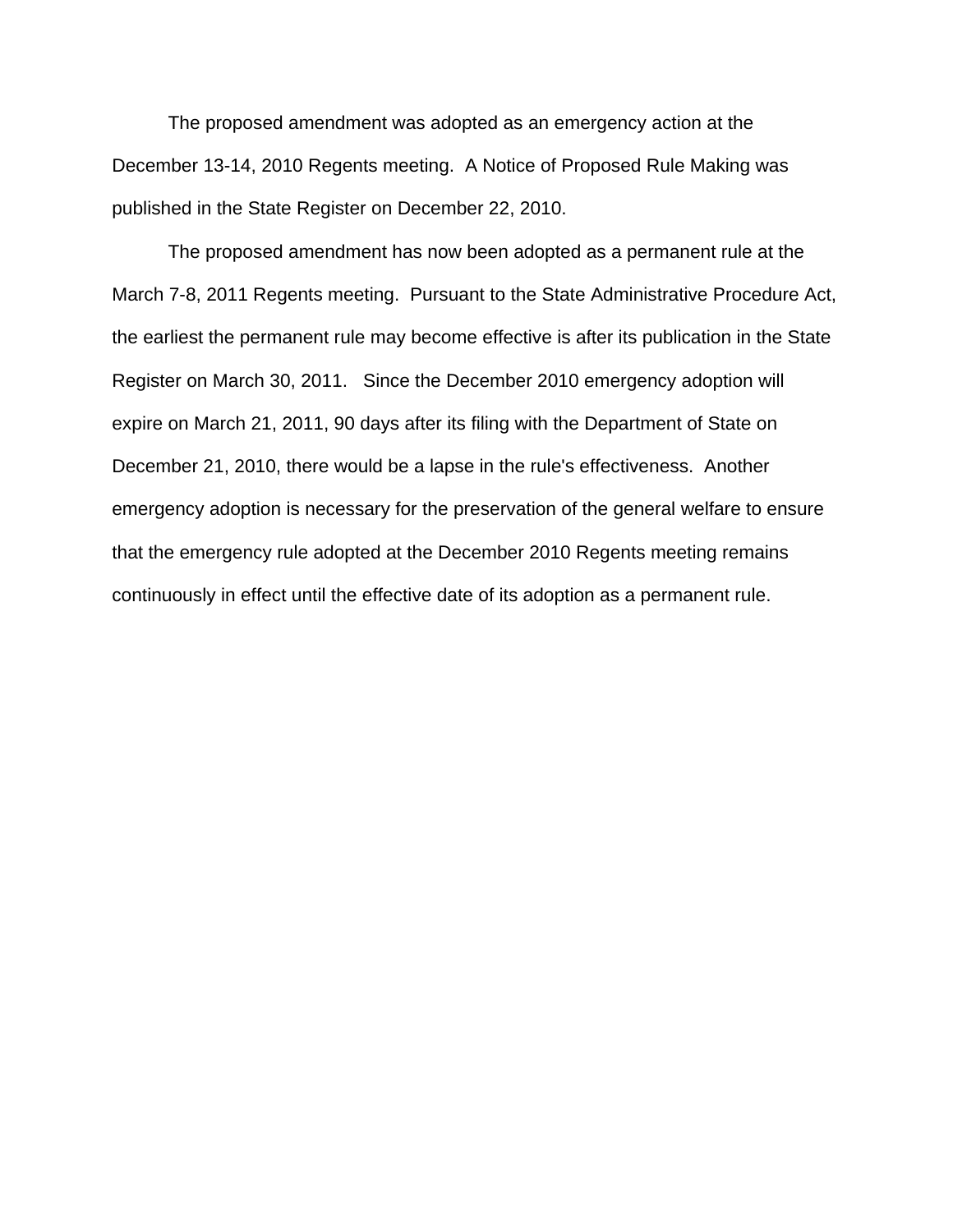# AMENDMENT OF THE RULES OF THE BOARD OF REGENTS

Pursuant to Education Law section 207

 1. Subdivision (a) of section 3.2 of the Rules of the Board of Regents is amended, effective March 22, 2011, as follows:

 (a) The chancellor shall appoint the following standing committees and designate the leadership of each committee:

 $(1)$  . . .

 $(2)$  . . .

 $(3)$  . . .

- $(4)$  . . .
- $(5)$  . .

 (6) [Adult Education and Workforce Development] Adult Career and Continuing Education Services (ACCES).

 $(7)$  . . .

 2. Paragraph (6) of subdivision (d) of section 3.2 of the Rules of the Board of Regents is amended, effective March 22, 2011 as follows:

(6) Committee on [Adult Education and Workforce Development] Adult Career

## and Continuing Education Services (ACCES):

 $(i)$  . . .

- $(ii)$  . . .
- $(iii)$  . . .
- $(iv)$  . .
- $(v)$  . . .